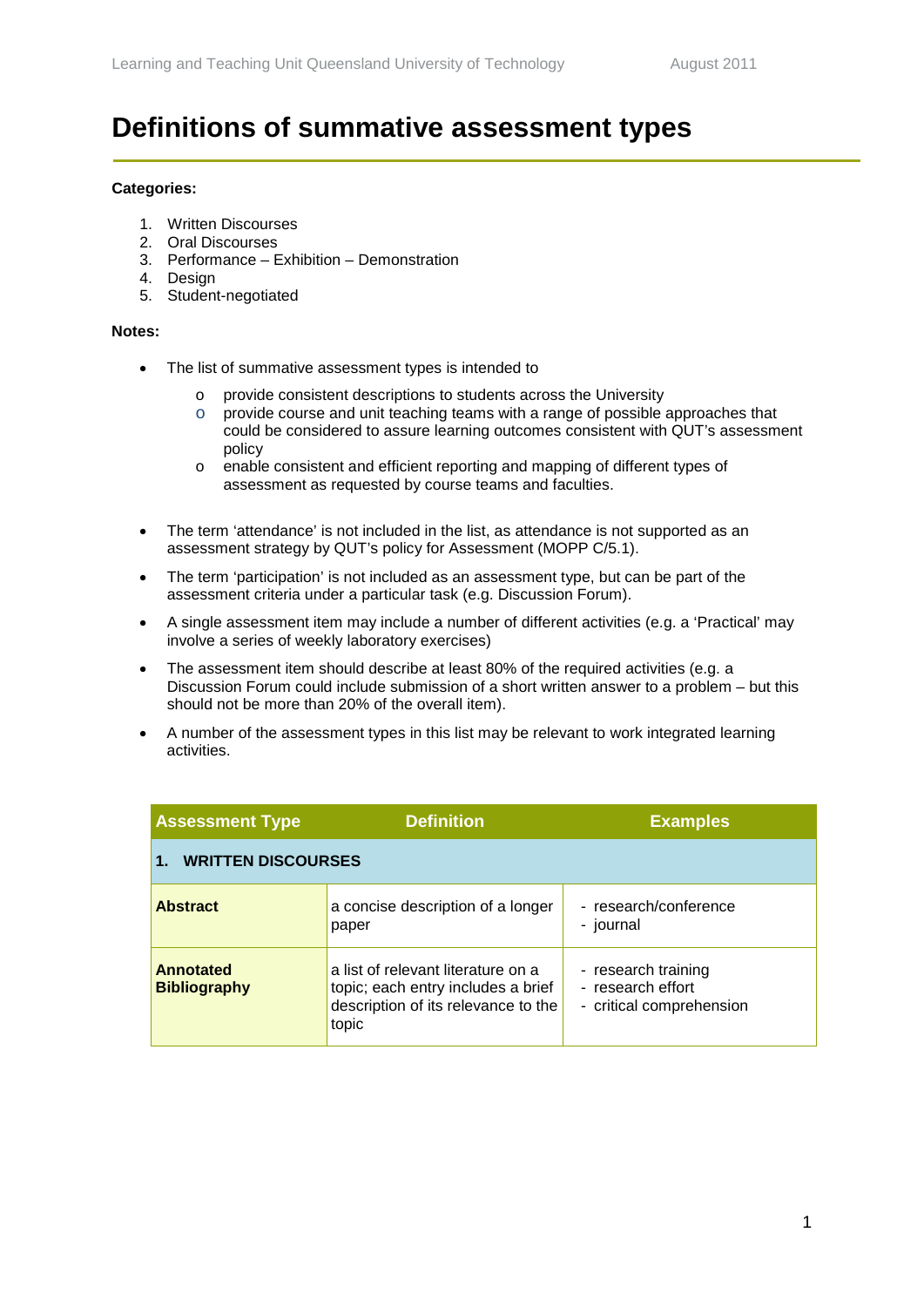| <b>Assessment Type</b>       | <b>Definition</b>                                                                                                                                                                                             | <b>Examples</b>                                                                                                                                                                                                                                                                                                                                                                                                               |
|------------------------------|---------------------------------------------------------------------------------------------------------------------------------------------------------------------------------------------------------------|-------------------------------------------------------------------------------------------------------------------------------------------------------------------------------------------------------------------------------------------------------------------------------------------------------------------------------------------------------------------------------------------------------------------------------|
| <b>Case Study</b>            | analytical account of an instance<br>or event relating to a person,<br>group or organisation within its<br>real life context applying<br>discipline specific models,<br>constructs and research<br>literature | - identification and analysis of<br>discipline specific issues or<br>trends and their significance<br>within an event in its real world<br>context<br>- application of disciplines<br>specific models or constructs<br>for analysis and critique or an<br>event in its real world context<br>- development and justification of<br>discipline- appropriate,<br>innovative solutions for an<br>event in its real world context |
| <b>Critique (written)</b>    | a written constructive criticism or<br>judgment based on criteria                                                                                                                                             | critique of any of the following:<br>- performance<br>- published work<br>- artefact<br>- construction                                                                                                                                                                                                                                                                                                                        |
| <b>Essay</b>                 | an extended prose response to a<br>set question, problem or issue                                                                                                                                             | - critical<br>- expository<br>- discursive                                                                                                                                                                                                                                                                                                                                                                                    |
| <b>Examination (written)</b> | set tasks/questions/problems,<br>completed in a pre-determined,<br>restricted time span under<br>invigilated conditions as<br>summative assessment                                                            | - invigilated, unseen Q/s<br>- invigilated, seen Q/s<br>- mid-semester, in-class<br>- invigilated test or quiz                                                                                                                                                                                                                                                                                                                |
| <b>Literature Review</b>     | a written paper based on<br>systematic and explicit<br>identification, evaluation and<br>interpretation of existing bodies<br>of work                                                                         | May be associated with<br>- research project<br>- a particular discipline/topic                                                                                                                                                                                                                                                                                                                                               |
| <b>Workbook</b>              | an objective record of<br>observations, completed tasks or<br>goals that have been met                                                                                                                        | - site experience<br>- course/unit/tutorial experience<br>- record of events<br>- log                                                                                                                                                                                                                                                                                                                                         |
| <b>Minutes</b>               | an official record of discussion<br>and post-meeting action/s                                                                                                                                                 | - formal meetings<br>- team decisions                                                                                                                                                                                                                                                                                                                                                                                         |
| <b>Peer Review</b>           | a documented, critical judgment<br>by students of peer work                                                                                                                                                   | - oral feedback or written notes                                                                                                                                                                                                                                                                                                                                                                                              |
| <b>Portfolio</b>             | a student compilation of work<br>completed during a semester or<br>over a course accompanied by a<br>justification for inclusion                                                                              | - unit-based achievement<br>- course-based<br>- suite/sequence-based<br>- e-portfolio                                                                                                                                                                                                                                                                                                                                         |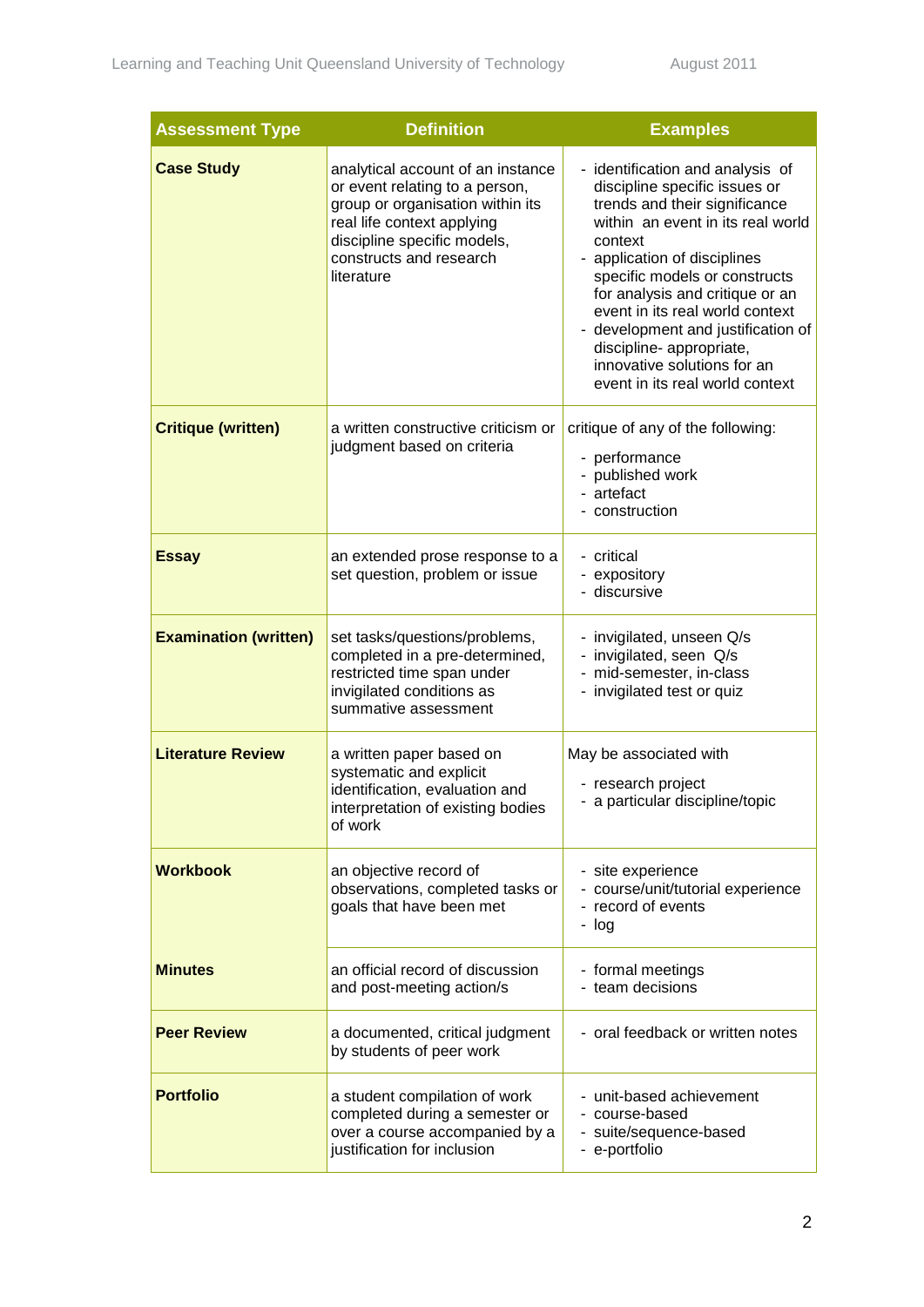| <b>Assessment Type</b>      | <b>Definition</b>                                                                                                                                                                                                                            | <b>Examples</b>                                                                                                                                                                          |
|-----------------------------|----------------------------------------------------------------------------------------------------------------------------------------------------------------------------------------------------------------------------------------------|------------------------------------------------------------------------------------------------------------------------------------------------------------------------------------------|
| <b>Problem Solving Task</b> | an exercise to solve problems of<br>limited scope using appropriate<br>rules or techniques                                                                                                                                                   | - experiment<br>- hypothesis-based task<br>- scenario-based task                                                                                                                         |
| <b>Professional plans</b>   | documentation used for<br>planning, internships (WIL) and<br>other professionally-aligned work                                                                                                                                               | - action plan<br>- overview<br>- proposal<br>- conceptual plan<br>- chart<br>- lesson planning                                                                                           |
| <b>Project (research)</b>   | building and testing a theoretical<br>position                                                                                                                                                                                               | - case study<br>- action research<br>- experiment<br>- impact studies<br>- planning for complex<br>professional task<br>- field work                                                     |
| <b>Project (applied)</b>    | the application of theory and<br>practice                                                                                                                                                                                                    | - the programming of an IT<br>environment<br>- application of sustainability in<br>the build environment<br>- application in social sciences of<br>multiple intelligences                |
| <b>Quiz/Test</b>            | a non-invigilated response to a<br>finite number of questions, may<br>be short answer or multiple<br>choice, or combination of both<br>Note: if a quiz is summative and<br>invigilated, then it is classified as<br>'examination (written)'. | - process knowledge<br>- calculation<br>- factual recall<br>- concept/context response<br>- online                                                                                       |
| <b>Reflective journal</b>   | an evaluation of student's own<br>learning that includes critical,<br>analytic reflection                                                                                                                                                    | - personalised account of a<br>topic, experience or event<br>critical analysis of<br>experience/activity<br>- evaluation of student's own<br>learning                                    |
| <b>Report</b>               | a structured writing genre that<br>presents a logical and factual<br>account of events within its time-<br>line                                                                                                                              | - scientific/technical report<br>- analytical report<br>- editorial or media-aligned<br>account<br>- summative account of<br>experience<br>- business report<br>- board/management paper |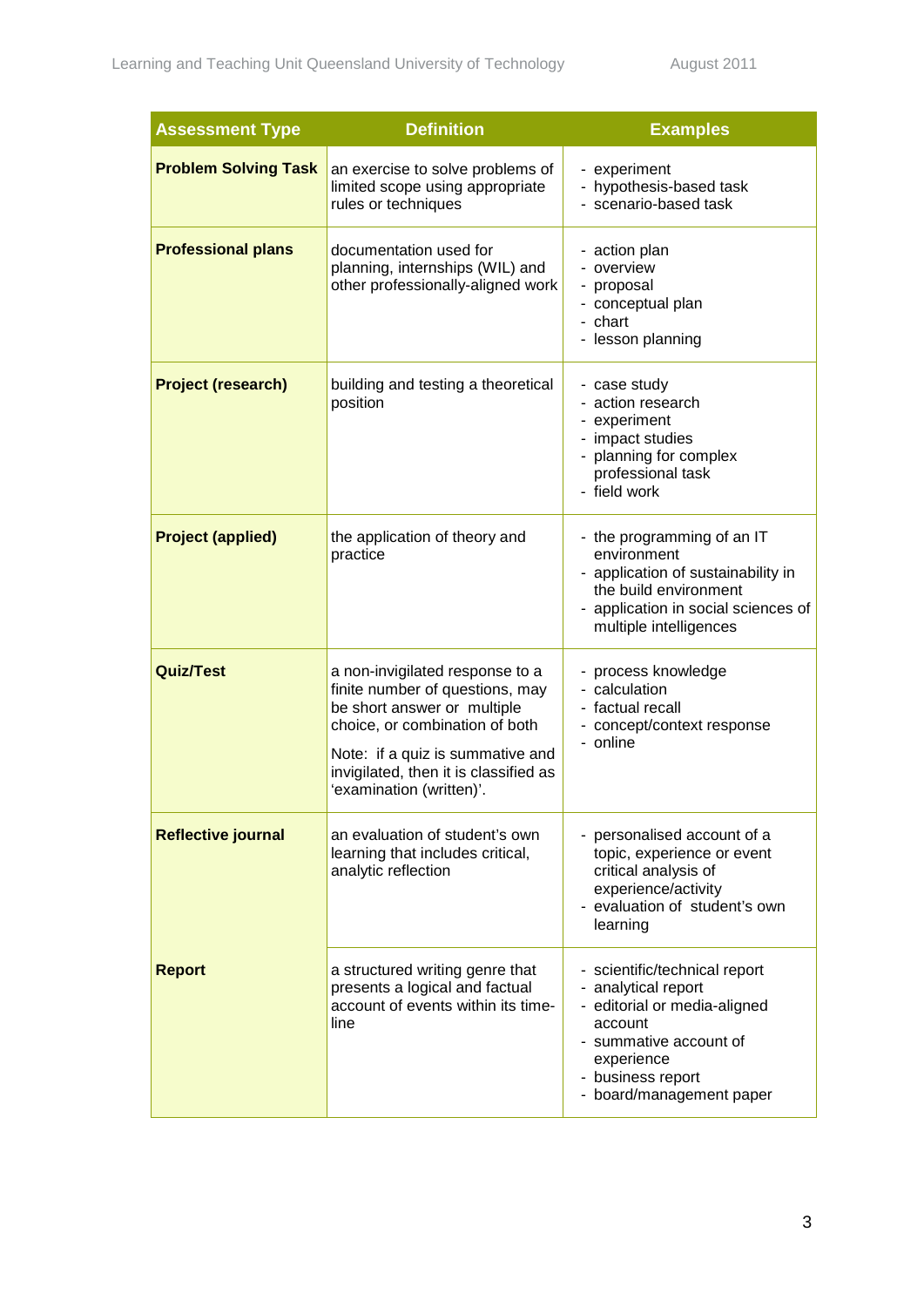| <b>Assessment Type</b>                               | <b>Definition</b>                                                                                                                      | <b>Examples</b>                                                                                                                                     |
|------------------------------------------------------|----------------------------------------------------------------------------------------------------------------------------------------|-----------------------------------------------------------------------------------------------------------------------------------------------------|
| <b>Research Paper</b>                                | a written presentation of an<br>investigation into a selected topic<br>according to the style required in<br>the particular discipline | - conference paper<br>- journal article<br>- covers an entire project or a<br>component of a project                                                |
| <b>Self-assessment</b>                               | an assessment of own<br>knowledge, work, skill or ability<br>according to criteria                                                     | - reflective<br>- indicate growth and<br>development                                                                                                |
| <b>Thesis</b>                                        | an extended piece of research<br>designed to set up and defend<br>an intellectual position taken by<br>its author                      | PhD, masters or honours<br>- written document presented in<br>accordance with QUT<br>regulations<br>- artwork and exegesis                          |
| <b>ORAL DISCOURSES</b><br>2.                         |                                                                                                                                        |                                                                                                                                                     |
| <b>Critique (oral)</b>                               | an oral constructive criticism or<br>judgement based on criteria                                                                       | - performance<br>- published work<br>- artefact<br>- construction                                                                                   |
| <b>Debate</b>                                        | an argument for or against a<br>specific topic                                                                                         | - usually in teams<br>- formal rules                                                                                                                |
| <b>Discussion Forum</b>                              | comments or posting<br>contributions to topics or<br>questions posed by<br>lecturer/peers                                              | - Blackboard discussion site<br>- BLOGS<br>- collection of communication<br>strategies (e.g. informal<br>debate, presentation, written<br>task etc) |
| <b>Interview</b>                                     | a formal meeting conducted to<br>elicit information from a person<br>or group                                                          | of students:<br>- examiner/panels<br>by students:<br>- to defined audience                                                                          |
| <b>Presentation</b><br>(Oral individual or<br>group) | an oral presentation/speech (that<br>may include visual materials)                                                                     | - plan for action<br>- introduction to a performed<br>task<br>- explanation/justification of/for<br>position<br>- conference presentation           |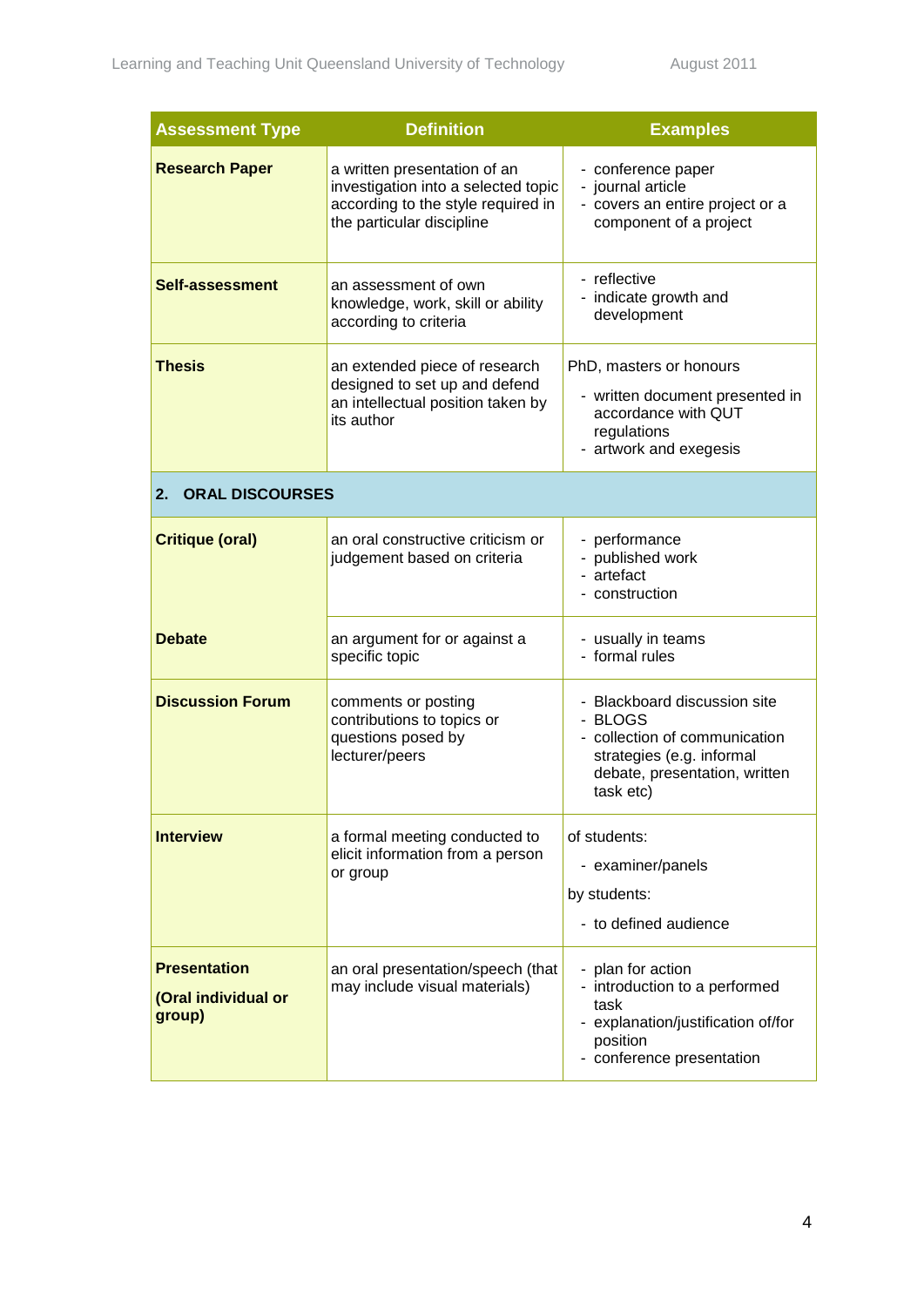| <b>Assessment Type</b>          | <b>Definition</b>                                                                                                                                                                                                             | <b>Examples</b>                                                                                                                                                                                                                                                                                                                                                                                                                                                                                                                                         |
|---------------------------------|-------------------------------------------------------------------------------------------------------------------------------------------------------------------------------------------------------------------------------|---------------------------------------------------------------------------------------------------------------------------------------------------------------------------------------------------------------------------------------------------------------------------------------------------------------------------------------------------------------------------------------------------------------------------------------------------------------------------------------------------------------------------------------------------------|
| <b>Viva voce</b>                | a verbal explanation/account of a<br>topic, problem or task                                                                                                                                                                   | - one or more examiners<br>- assessment usually both or<br>verbal communication skills<br>and content knowledge<br>- mooting                                                                                                                                                                                                                                                                                                                                                                                                                            |
| 3.                              | <b>PERFORMANCE - EXHIBITION - DEMONSTRATION</b>                                                                                                                                                                               |                                                                                                                                                                                                                                                                                                                                                                                                                                                                                                                                                         |
| <b>Creative work</b>            | an original creative work - a<br>tangible product of creative effort                                                                                                                                                          | - fine arts and crafts work,<br>diagram, map, photographic<br>image, sculpture or installation.<br>- realised, constructed,<br>fabricated or unrealised<br>building and design projects.<br>- written creative work such as a<br>novel or art review. Includes<br>exhibition catalogues and<br>catalogue entries.<br>- realised or unrealised fashion<br>design project, garment,<br>fashion graphic or textile print.<br>- music or sound design<br>composition<br>- other original creative works<br>that do not fit the other types of<br>assessment |
| <b>Demonstration</b>            | a demonstration of professional,<br>practical or creative skills,<br>dispositions and knowledge                                                                                                                               | Skills and knowledge and<br>dispositions are observed by an<br>examiner relating to<br>- laboratory / clinical procedures<br>- micro teaching<br>- creative performance<br>May occur weekly or on an<br>irregular basis, or as a single,<br>prepared or unprepared invigilated<br>practical task.                                                                                                                                                                                                                                                       |
| <b>Placement</b><br>performance | the student applies learning and<br>demonstration of professional<br>capabilities in workplace or<br>community context<br>assessment may be by<br>academic supervisor, industry<br>supervisor or a combination of<br>the both | - practicum<br>- internship<br>- field experience<br>clinical placement<br>community service<br>professional experience<br>- cooperative education                                                                                                                                                                                                                                                                                                                                                                                                      |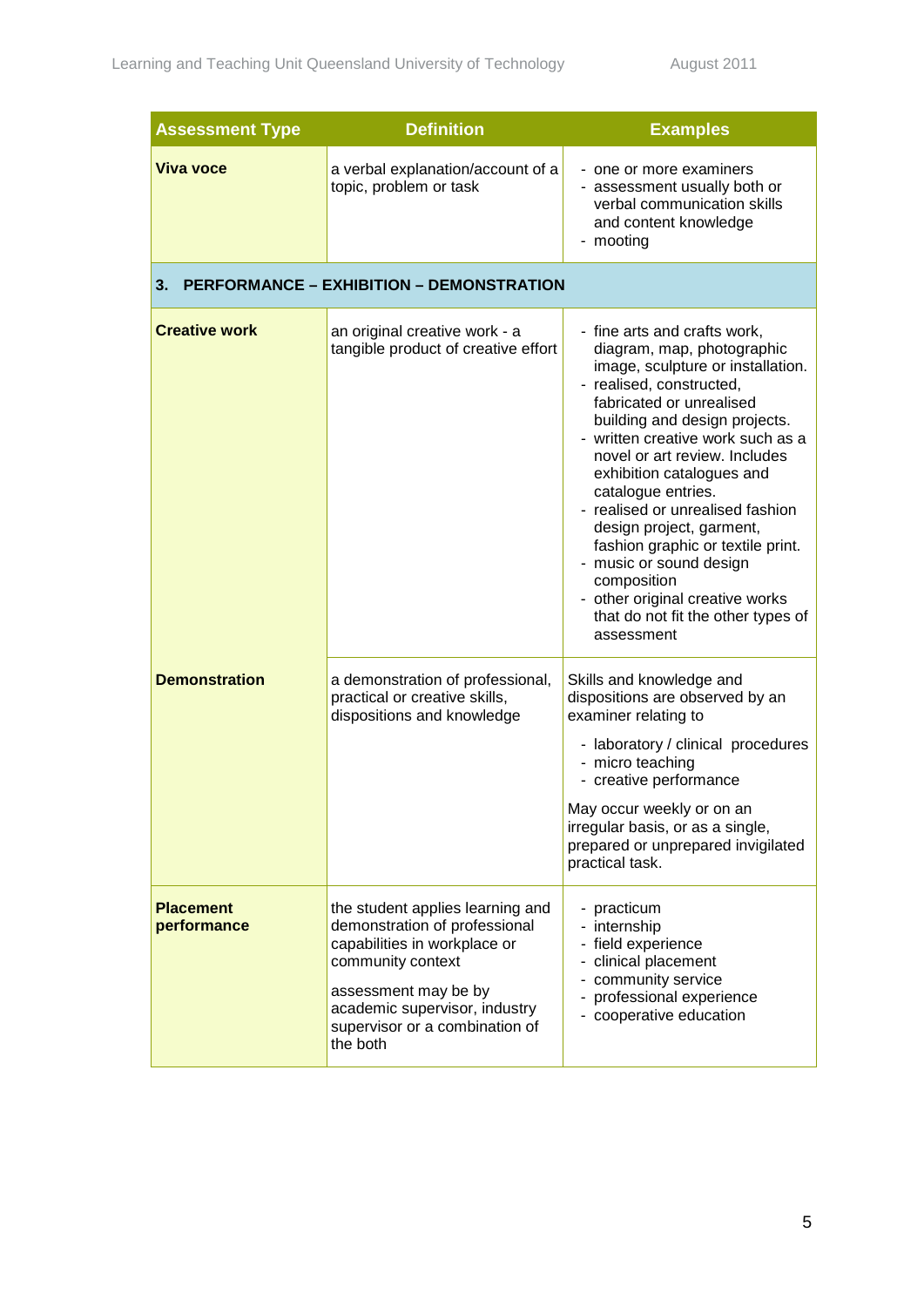| <b>Assessment Type</b>             | <b>Definition</b>                                                                                                                                                                               | <b>Examples</b>                                                                                                                                                                                                                                                                                                                                                                                                                                                                                                                            |
|------------------------------------|-------------------------------------------------------------------------------------------------------------------------------------------------------------------------------------------------|--------------------------------------------------------------------------------------------------------------------------------------------------------------------------------------------------------------------------------------------------------------------------------------------------------------------------------------------------------------------------------------------------------------------------------------------------------------------------------------------------------------------------------------------|
| <b>Examination</b><br>(practical)  | assessment of professional,<br>practice or performance-related<br>skills through set practical<br>tasks/questions in a pre-<br>determined, restricted time span<br>under invigilated conditions | - solo or group performing arts<br>(music, dance, drama)<br>- examination of un/prepared<br>work<br>- laboratory or field practical                                                                                                                                                                                                                                                                                                                                                                                                        |
| <b>Exhibition</b>                  | curated or produced exhibition or<br>event which involves an<br>organised presentation and<br>display of a selection of items                                                                   | - the curation and/or production<br>of an internet website<br>presenting a collection of<br>creative works where the<br>internet is the medium of the<br>exhibited works.<br>- the curation and/or production<br>of a collection of creative works<br>exhibited together, in that<br>particular arrangement, in a<br>gallery, museum, designated<br>space or event<br>- the curation of a festival<br>bringing together new work or<br>existing works<br>- curated or produced exhibitions<br>and events that do not fit into<br>the above |
| <b>Laboratory/Practical</b>        | a demonstration of<br>technical/professional skills                                                                                                                                             | - experiment<br>- research<br>- scientific enquiry<br>- practical examination                                                                                                                                                                                                                                                                                                                                                                                                                                                              |
| <b>Performance</b>                 | an enacted, real-time<br>performance event of creative<br>work in which there is the<br>physical co-presence of<br>performer and audience                                                       | - new work or a<br>demonstrably new or innovative<br>interpretation or production of<br>an existing work.<br>- other new work or<br>demonstrably new or<br>innovative interpretations or<br>productions of an existing work.                                                                                                                                                                                                                                                                                                               |
| Recorded/rendered<br>creative work | work presented through a<br>recording or rendering medium                                                                                                                                       | - film or video<br>- performances (music, dance,<br>theatre, etc) created<br>specifically for a recorded<br>medium<br>recorded/rendered creative<br>works, often experimental, and<br>drawing on a number of<br>disciplines<br>- creative 3D models, including<br>digital outputs of architectural<br>and design projects, computer<br>programs, games and visual<br>artworks.<br>- creative works featured in a                                                                                                                           |